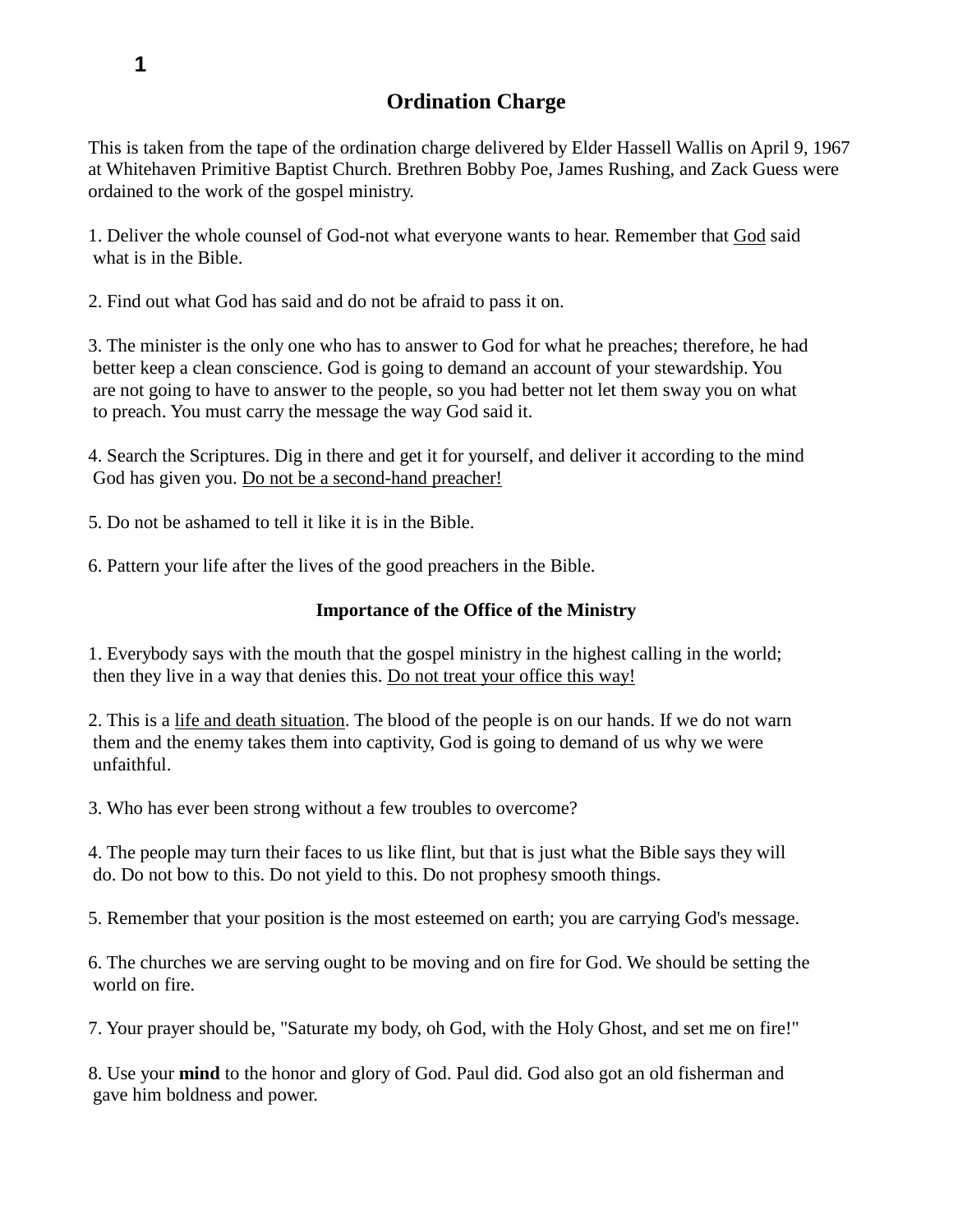**2**

9. Charge the people boldly to repent and be baptized, and do not look at the floor when you do it.

10. When men are under your charge some of them will loaf if you let them. When the boss comes by, he won't chastise the men who loaf; he will chastise the leader!

11. All the preachers put together are not your judge. **God Almighty** is your judge!

12. You had better follow the pattern of the Bible. You may seek advice, but you must get your information out of the Bible.

13. Study to show yourself approved unto **God** a workman that needeth not to be ashamed.

14. The Devil does not want you to do one thing that I have told you thus far. Jesus answered the Devil with the word of God.

15. If everybody in the church goes to sleep or goes home mad, you just preach and make sure you have a clean conscience before God. They do not have to answer for you, anyway. God is going to ask you, "Have you warned my people?"

### **Ezekiel 33: 1-7**

1. People have come to me, belittled what I stood for, and called me names. They have told me that I had better watch out. However, they did not bring any Scriptures with them.

2. It must be immaterial with us whether or not the people accept God's way. We must be faithful no matter what they do.

3. When I think that God will require these sheep of me, it scares me to death.

4. They criticized Jesus when He had time for the little children. The little children cannot take care of themselves. Their blood will be required of you.

5. When I began to get the little children up at Pine Hill, I got no encouragement. Neither did anyone ask, "I wonder what God thinks about this?" Instead, they asked, "I wonder what Elder so-and-so will think about it?" If you live by what Elder so-and-so says, you might as well fold up and sit down now.

### **Luke 16:1,2**

God has entrusted us with His gospel and kingdom. The worst thing that could happen would be for us to be cowardly. If we know in our hearts that we have sold out, we will die unhappy.

## **1 Corinthians 4:1-3**

1. We will get low and we will become baffled. However, if we get up before our flocks and moan and groan, how will the house of God know what to do?